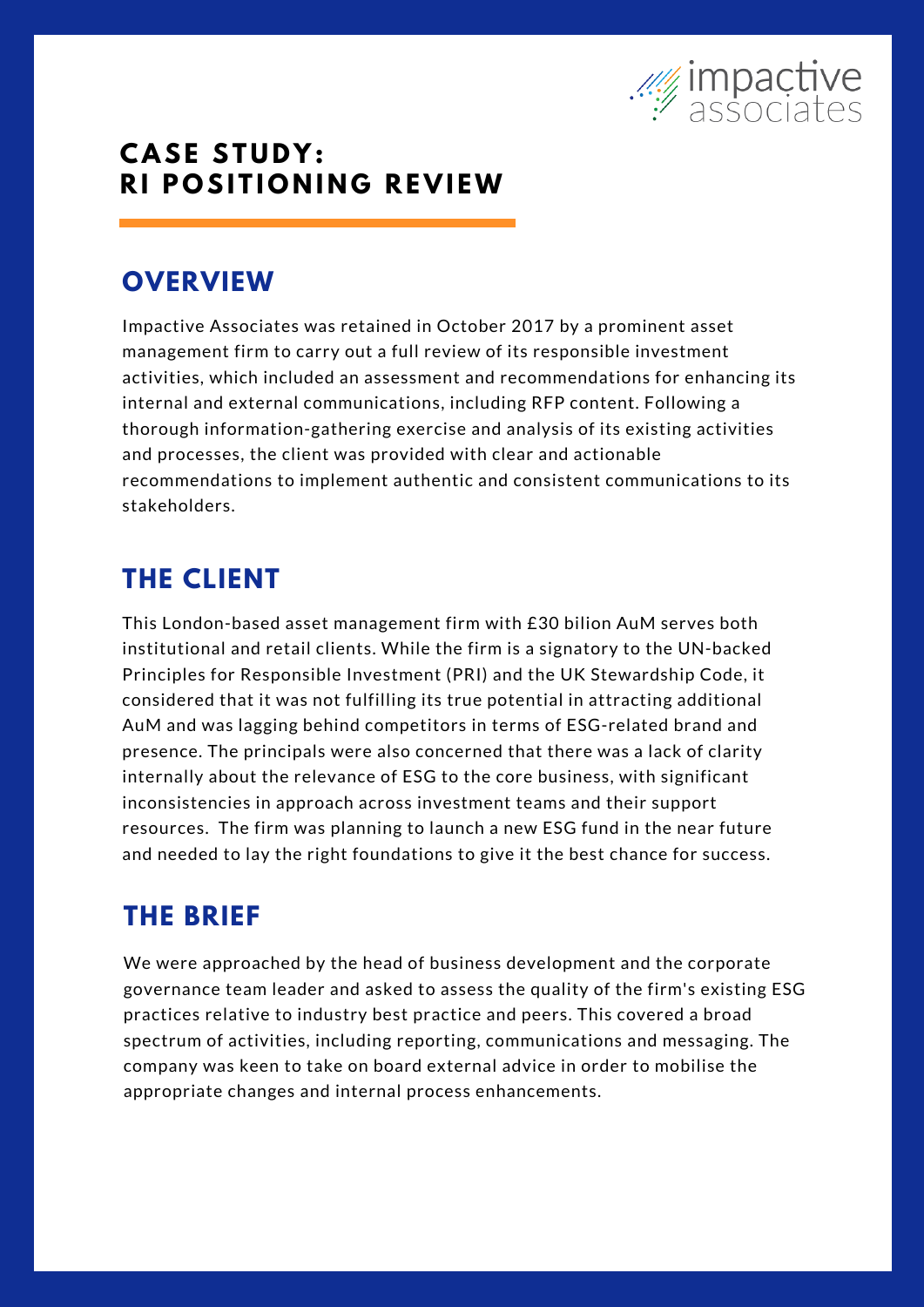

# **WHAT WE DID**

Our work was carried out in three stages:

### **1. Understanding the business**

We believe that it is crucial to gather a holistic understanding of a business in order to diagnose the gaps and provide practical solutions. After signing an NDA, we were provided with access to the following internal materials for analysis:

- Fund presentations
- Stewardship policy
- Investment analysis notes
- Company meeting notes
- RFP responses
- 3rd party ESG reports
- Consultant questionnaires
- Quarterly client reporting
- Proxy voting activities
- UNPRI reporting

This was supplemented with research into the company's publicly available materials as well as social media presence with regard to RI messaging. In addition, we had one-on-one discussions with key professionals and were able to gain deeper insights into the perception and understanding of ESG across the organisation.

### **2. Analysis**

Having gathered the information we needed, we went away and did what we do best - figure out what is going on in our client's business, drawing on our many years of experience as responsible investment practitioners. We paid particular attention to the internal and external messaging, information capturing mechanisms and benchmarking the client against their peers.

### **3. Recommendations**

The client was provided with a document outlining our findings and contained clear and actionable recommendations to take messaging to the next level. The recommendations included a "basic" and "advanced" option, whereby a choice could be made as to the intensity and resourcing required depending on the desired outcome.